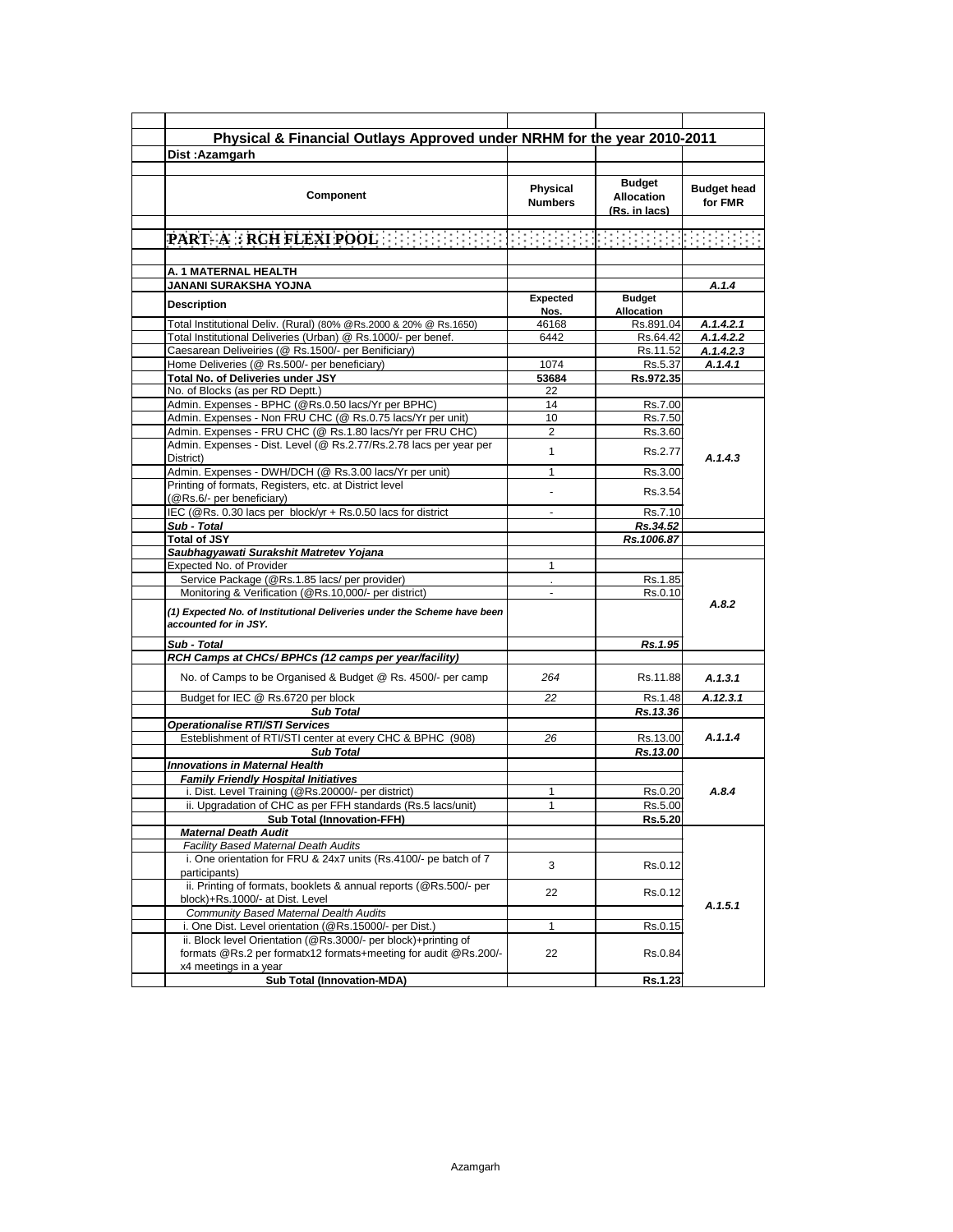| Component                                                                                            | Physical<br><b>Numbers</b> | <b>Budget</b><br><b>Allocation</b><br>(Rs. in lacs) | <b>Budget head</b><br>for FMR |
|------------------------------------------------------------------------------------------------------|----------------------------|-----------------------------------------------------|-------------------------------|
| <b>Pregnant Women &amp; Child Tracking</b>                                                           |                            |                                                     |                               |
| i. Orientation Workshop                                                                              |                            |                                                     | A.10.3                        |
| (a) At Dist. Level                                                                                   | $\mathbf{1}$               | Rs.0.34                                             |                               |
| (b) At Block Level @ Rs.6500/- block                                                                 | $\overline{22}$            | Rs.1.43                                             |                               |
| ii. Printing of formats (730 format/block @Rs.2 per format)                                          | 16060                      | Rs.0.32                                             |                               |
| Sub Total (Innovation-Preg. Women & child tracking)                                                  |                            | Rs.2.09                                             |                               |
| <b>Strengthening of Sub Centers Accridited under JSY</b>                                             |                            |                                                     |                               |
| Dissemination meeting in the District @ Rs 5000/-                                                    | $\mathbf{1}$               | Rs.0.05                                             |                               |
| Upgradation of Sub Centre in Dist (From State Level)                                                 | 26                         | Rs.0.00                                             | A.1.1.5                       |
| Sub Total (Innovation-S.C. Accridited under JSY))                                                    |                            | Rs.0.05                                             |                               |
| Sub Total (Innovation in Maternal Health)                                                            |                            | Rs.8.57                                             |                               |
| <b>Sub-Total (Maternal Health)</b>                                                                   |                            | Rs.1043.75                                          |                               |
| A.2 CHILD HEALTH                                                                                     |                            |                                                     |                               |
| <b>Comprehensive Child Survival Programme (CCSP)</b>                                                 |                            |                                                     |                               |
| CCSP Training - FBNC (in 1st & 2nd phase districts only)                                             |                            |                                                     |                               |
| Training Site - District Women Hospital<br><b>Expected No. of Participants</b>                       | 24                         |                                                     |                               |
|                                                                                                      |                            |                                                     |                               |
| No. of Batches to be Organised and Budget @ Rs.12,000 per Batch                                      | 4                          | Rs.0.48                                             | A.11.5.2                      |
| No. of Batches to be Supervised and Budget @ Rs.3,200 per Batch                                      | $\mathbf{1}$               | Rs.0.03                                             |                               |
| Sub - Total                                                                                          |                            | Rs.0.512                                            |                               |
| <b>Training at Medical College under CCSP Prog</b>                                                   |                            |                                                     |                               |
| Support staff to Medical Collage                                                                     |                            | Rs.0.00                                             | A.11.5.2                      |
| Physicians training/F-IMNCI                                                                          |                            | Rs.0.00                                             |                               |
| <b>Sub Total</b>                                                                                     |                            | Rs.0.000                                            |                               |
| <b>CCSP Training - NSSK (in 3rd phase districts only)</b><br>Training Site - District Women Hospital |                            |                                                     |                               |
| <b>Expected No. of Participants</b>                                                                  |                            |                                                     | A.11.5.5                      |
| No. of Batches to be Organised and Budget @ Rs.38,500 per Batch                                      | 0                          | Rs.0.00                                             |                               |
| No. of Batches to be Supervised and Budget @ Rs.3,500 per Batch                                      | 0                          | Rs.0.00                                             |                               |
| Sub - Total                                                                                          |                            | Rs.0.00                                             |                               |
| CCSP Training of ASHAs, ANMs, LHVs - (1st & 2nd Phase<br>Districts)                                  |                            |                                                     |                               |
| Expected No. of Participants (approx. 24 per batch)                                                  | 1200                       |                                                     |                               |
|                                                                                                      |                            |                                                     | A.11.5.1                      |
| No. of Batches to be Organised and Budget @ Rs.1,65,000 per Batch                                    | 48                         | Rs.79.20                                            |                               |
| No. of Batches of ToT and Budget @ Rs.2,39,000 per Batch                                             | $\mathbf{1}$               | Rs.2.39                                             |                               |
| Sub - Total                                                                                          |                            | Rs.81.59                                            |                               |
| CCSP Training of ASHAs, ANMs, LHVs - (3rd Phase Districts)                                           |                            |                                                     |                               |
| Expected No. of Participants (approx. 24 per batch)                                                  | 0                          |                                                     |                               |
| No. of Batches to be Organised and Budget @ Rs.1,65,000 per Batch                                    | 0                          | Rs.0.00                                             | A.11.5.1                      |
| No. of Batches of ToT and Budget @ Rs.2,39,000 per Batch                                             | 0                          | Rs.0.00                                             |                               |
| Sub - Total                                                                                          |                            | Rs.0.000                                            |                               |
| <b>CCSP Training of Supervisors (in 1st &amp; 2nd phase districts</b><br>only)                       |                            |                                                     |                               |
| No. of Batches (16 participants) to be Organised and Budget @<br>Rs.24,500 per Batch                 | 33                         | Rs.8.085                                            | A.11.5.1                      |
| No. of Batches to be Supervised and Budget for Observer Visit @<br>Rs.3,200 per Batch                | 5                          | Rs.0.16                                             |                               |
| Sub - Total                                                                                          |                            | Rs.8.245                                            |                               |
| <b>Site Stregthening</b>                                                                             |                            |                                                     |                               |
| Strengthening of FBNC/NSSK Site (@ Rs.30,000/- per site)                                             | 1                          | Rs.0.30                                             | A.11.5.1                      |
| Strengthening of CCSP Training Site (@ Rs.2,33,500/- per site)                                       | 0                          | Rs.0.00                                             |                               |
| <b>Sub Total</b>                                                                                     |                            | Rs.0.30                                             |                               |
| Establishment, Operationalisation & Construction of SNCU                                             |                            |                                                     |                               |
| Establishment and Operating Exp. Of old SNCU in 7 Dist. @Rs.25<br>lacs                               | $\mathbf{1}$               | Rs.25.0                                             | A.2.2                         |
| Construction of of new SNCU in 5 Dist. (@Rs.30 lacs)                                                 | 0                          | Rs.0.0                                              | A.9.2.2                       |
| Sub - Total                                                                                          |                            | Rs.25.0                                             |                               |
| Infant death audit (Aligarh & Banda only)                                                            |                            |                                                     |                               |
| No. of blocks in the district                                                                        | 0                          | Rs.0.0                                              | A.2.8                         |
| Sub - Total                                                                                          |                            | Rs.0.00                                             |                               |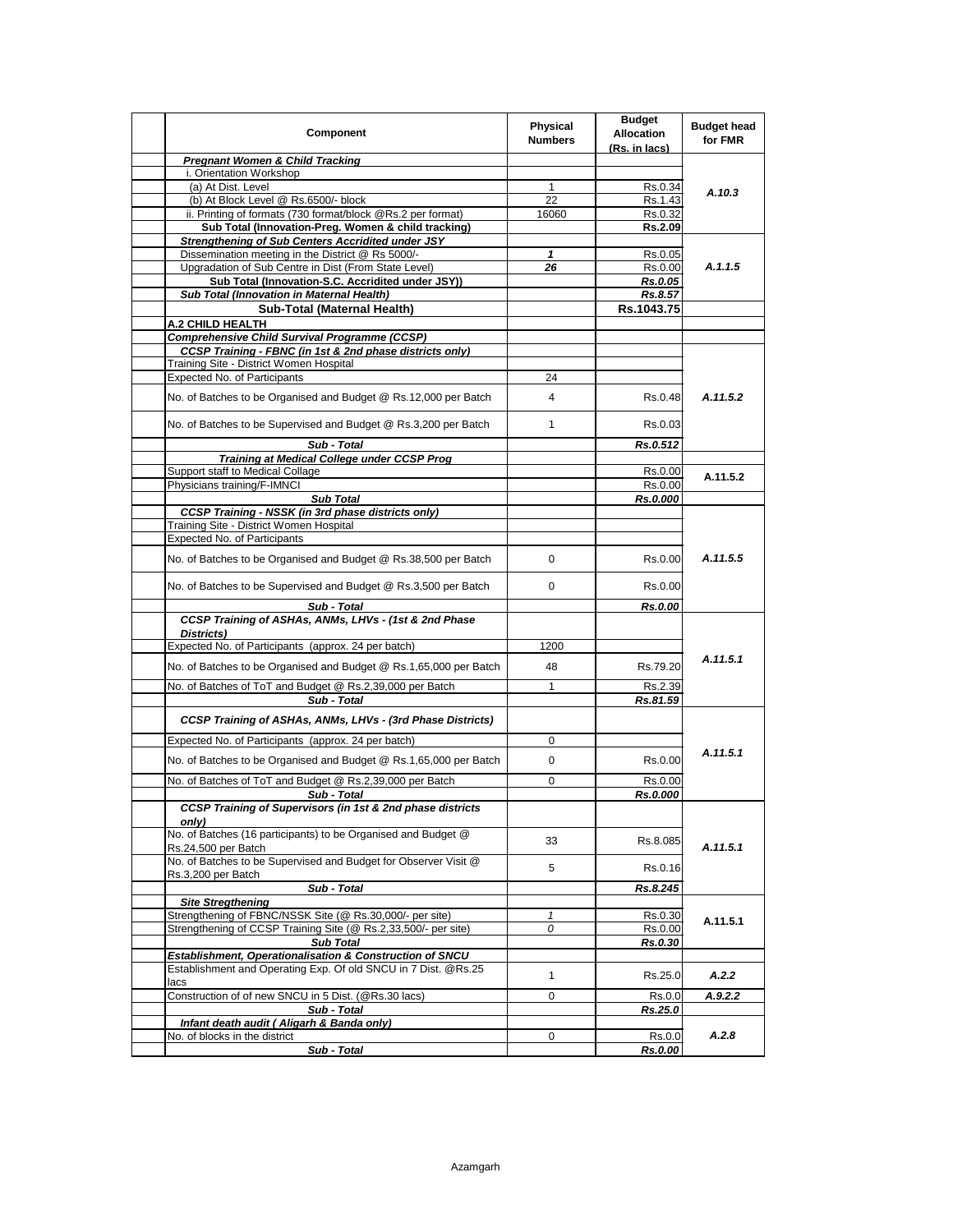| <b>Component</b>                                                                                                                          | Physical<br><b>Numbers</b> | <b>Budget</b><br><b>Allocation</b><br>(Rs. in lacs) | <b>Budget head</b><br>for FMR |
|-------------------------------------------------------------------------------------------------------------------------------------------|----------------------------|-----------------------------------------------------|-------------------------------|
| Infant & Young Child feeding (IYCF)                                                                                                       |                            |                                                     |                               |
| Mass Awareness Campaign during World Breastfeeding Week<br>Sub - Total                                                                    | 1                          | Rs.0.50<br><b>Rs.0.50</b>                           | A.2.5                         |
| Supportive Supervision through Reputed Institutions (for 1st &<br>2nd pase districts only)                                                |                            |                                                     |                               |
| One Supervisor per block @ Rs.5,000/- p.m. for 12 months                                                                                  | 0                          | Rs.0.0                                              |                               |
| Mobility for supervisors @ Rs.3,000/- p.m. for 12 months                                                                                  | 0                          | Rs.0.0                                              |                               |
| Institutional support @ Rs.5,000/- p.m. for 12 months<br>Sub - Total                                                                      | $\mathbf 0$                | Rs.0.0<br>Rs.0.00                                   |                               |
| Sub-Total (CCSP)                                                                                                                          |                            | Rs.116.15                                           |                               |
| Implementation of Bal Swasthya Poshan Mah (BSPM)                                                                                          |                            |                                                     |                               |
| Joint Meetings of Health & ICDS - 2 Planning Meetings at District<br>Level in a year @ Rs. 5000/- per meeting for 2 Rounds                | 1 Dist.                    | Rs.0.10                                             |                               |
| Joint planning meeting of health and ICDS at Block level Rs. 2000 per<br>meeting for 2 rounds                                             | 22 Blocks                  | Rs.0.88                                             |                               |
| Joint Orientation of ASHAs & ANMs (@Rs. 25/- per participant) for 2<br>Rounds                                                             | 4611 ANM and<br>AWW        | Rs.2.31                                             | A.2.7                         |
| Printing of Guidelines, Reporting & Monitoring Formats (@ Rs.2,000/- per<br>block/round) for 2 rounds                                     | 22 Blocks                  | Rs.0.88                                             |                               |
| Dissemination meeting at District level Rs. 5000 per meeting per<br>District for 2 Rounds                                                 | 1 Dist.                    | Rs.0.10                                             |                               |
| Sub - Total                                                                                                                               |                            | Rs.4.27                                             |                               |
| <b>School Health Programme</b><br>Total No. of Blocks in the district                                                                     | 22                         |                                                     |                               |
| No. of Schools to be covered (60 Schools per block)                                                                                       | 1320                       |                                                     |                               |
| <b>District Sensitization workshop</b>                                                                                                    | $\mathbf{1}$               | Rs. 0.15                                            |                               |
| Contingencies for printing of Health Card, etc. (@Rs.500/- per school)                                                                    | 1320                       | Rs. 6.60                                            |                               |
| Budget for Mobility (@Rs.300 per visit x 1 visit)                                                                                         | 1320                       | Rs. 3.96                                            |                               |
| Sub Total (Prog. Implementation)                                                                                                          |                            | Rs. 10.71                                           |                               |
| Traning program for 40 schools per block (where<br>program is already running)                                                            | 880                        |                                                     |                               |
| Training of District Trainers- Honorarium to district traininer @ Rs. 350                                                                 | 3                          | Rs. 0.02                                            |                               |
| *2days<br>Honorarium to traininees from block@ Rs. 400 *2days per block                                                                   | 66                         | Rs. 0.53                                            |                               |
| Training of Block Trainers - Honorarium to block resource persons @                                                                       |                            |                                                     | A.2.4                         |
| Rs. 300 *2days*2 batches per block                                                                                                        | 66                         | Rs. 0.79                                            |                               |
| Honararium to Teachers @ Rs. 250*2 teachers per school *2 days                                                                            | 1760                       | Rs. 8.80                                            |                               |
| <b>Sub Total (Training)</b>                                                                                                               |                            | Rs. 10.14                                           |                               |
| For training program unspent balance is available at the district                                                                         |                            | Rs. 6.46                                            |                               |
| <b>Actual Allocation for training</b><br>Weighing scale, Ht./Wt Charts, Measuring tape etc. @ Rs1000 per<br>school x 20 new schools/block | 440                        | Rs. 3.68<br>Rs. 0.00                                |                               |
| Procurement of IFA tablets (30 mg tablets) for all schools                                                                                | 19800000                   | Rs. 0.00                                            |                               |
| Procurement of deworming tablets for all schools                                                                                          | 396000                     | Rs. 0.00                                            |                               |
| Sub Total (Procurement)                                                                                                                   |                            | Rs. 0.00                                            |                               |
| <b>Total</b>                                                                                                                              |                            | Rs. 14.39                                           |                               |
| Sub-Total (Child Health)                                                                                                                  |                            | Rs.134.81                                           |                               |
| A3. Family Planning<br><b>Terminal/Limiting Methods</b>                                                                                   |                            |                                                     | A.3.1                         |
| Dissemination of manuals on sterilization standards & quality<br>assurance of sterilization services                                      | 1                          | Rs. 0.40                                            | A.3.1.1                       |
| NSV Camps in Districts (6 camps/dist. @ Rs.35,000/- per camp)                                                                             | 6                          | Rs. 2.10                                            | A.3.1.3                       |
| Compensation for Female Sterilization                                                                                                     | 11268                      | Rs. 112.68                                          | A.3.1.4                       |
| <b>Compensation for Male Sterilization</b>                                                                                                | 102                        | Rs. 1.53                                            | A.3.1.5                       |
| Accrediation of private providers of sterilization services                                                                               |                            |                                                     |                               |
| <b>Female Sterilization</b><br>Male Sterilization (NSV)                                                                                   |                            | Rs. 0.50<br>Rs. 0.10                                | A.3.1.6                       |
| <b>Spacing Methods</b>                                                                                                                    |                            |                                                     | A.3.2                         |
| IUD services at health facilities/compensation                                                                                            | 16341                      | Rs. 3.27                                            | A.3.2.2                       |
| Accrediation of private providers of IUD services                                                                                         |                            | Rs. 0.05                                            | A.3.2.3                       |
| Family Welfare Counsellor@9000 per month                                                                                                  | 3                          | Rs. 3.24                                            | A.9.1.5                       |
| <b>Sub Total</b>                                                                                                                          |                            | Rs. 123.87                                          |                               |
| <b>PCPNDT and Sex-Ratio</b><br>Visit of District Inspection & Monitoring Committee                                                        | 10                         | Rs. 0.10                                            |                               |
| Sensitization Workshop at District level                                                                                                  | $\mathbf{1}$               | Rs. 0.40                                            | A.8.1                         |
| Organising Competions at Inter/Degree Colleges                                                                                            | 3                          | Rs. 0.10                                            |                               |
| Orientation of members of Dist advisory committee at Division                                                                             |                            | Rs. 0.10                                            |                               |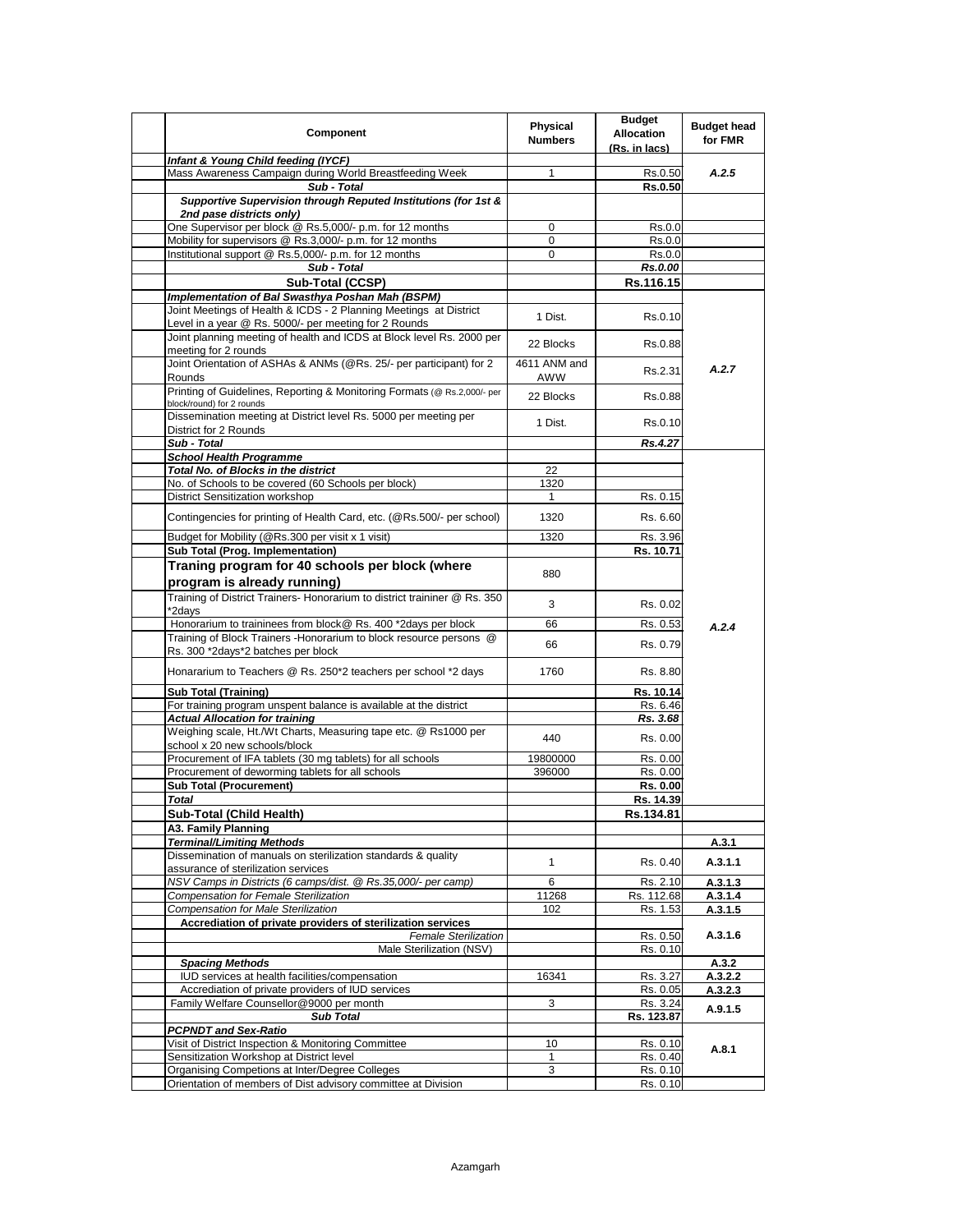| Component                                                                                                                                                                     | Physical<br><b>Numbers</b> | <b>Budget</b><br><b>Allocation</b><br>(Rs. in lacs) | <b>Budget head</b><br>for FMR |  |
|-------------------------------------------------------------------------------------------------------------------------------------------------------------------------------|----------------------------|-----------------------------------------------------|-------------------------------|--|
| <b>IEC Activities &amp; Conigency</b>                                                                                                                                         |                            |                                                     |                               |  |
| <b>IEC Activities</b>                                                                                                                                                         |                            | Rs. 0.40                                            |                               |  |
| Contigency                                                                                                                                                                    |                            | Rs. 0.04                                            | A.12.4                        |  |
| TA/DA to Dist. level Staff for attending workshop, training, meetings                                                                                                         |                            | Rs. 0.20                                            |                               |  |
| <b>Sub Total</b>                                                                                                                                                              |                            | Rs. 1.34                                            |                               |  |
| <b>Sub-Total (Family Planning)</b>                                                                                                                                            |                            | Rs.125.21                                           |                               |  |
| <b>A.4 ARSH</b>                                                                                                                                                               |                            |                                                     |                               |  |
| Saloni Scheme                                                                                                                                                                 |                            |                                                     |                               |  |
| No. of Blocks in District                                                                                                                                                     | 22                         |                                                     | A.4.1                         |  |
| No. of Schools to be covered (10 Schools per block)                                                                                                                           | 220                        |                                                     |                               |  |
| No. of Benificiaries (150 per school)                                                                                                                                         | 33000                      |                                                     |                               |  |
| Sensitization Workshop at District level                                                                                                                                      | 1                          | Rs. 0.15                                            |                               |  |
| Budget for Visit of Medical Team (@Rs.300/- per visit x 2 visits per<br>school)                                                                                               | 440                        | Rs. 1.32                                            | A.4.2                         |  |
| Budget for Preparing Saloni Sabha (Rs.300/- p.m. per school x 10                                                                                                              | 2200                       | Rs. 6.60                                            |                               |  |
| months)<br>Procurement of IFA tablets (100 mg tablets) for all schools                                                                                                        |                            | Rs.0.00                                             |                               |  |
| Procurement of deworming tablets for all schools 2 tab/Benf.                                                                                                                  | 1584000<br>66000           |                                                     |                               |  |
| Sub-Total (Adolescent Health)                                                                                                                                                 |                            | Rs.0.00                                             | A.13.2.5                      |  |
|                                                                                                                                                                               |                            | Rs.8.07                                             |                               |  |
| A.5 Urban RCH                                                                                                                                                                 |                            |                                                     |                               |  |
| Urban RCH plan /activities                                                                                                                                                    |                            |                                                     |                               |  |
| <b>Building</b>                                                                                                                                                               | 1                          | 0.84                                                |                               |  |
| Manpower(1Doctor @ 24000/month,1Staff Nurse@ 15000/month,2<br>ANMs@9000/month,2 Security guards @ 4000/month,1 Ayah                                                           | 1                          | 8.52                                                |                               |  |
| 4000/month,& 1 Sweeper 2000/month                                                                                                                                             |                            |                                                     |                               |  |
| <b>Other Expenses</b>                                                                                                                                                         | 1                          | 0.41                                                | A.5.1                         |  |
| IEC                                                                                                                                                                           | $\mathbf{1}$               | 1.1                                                 |                               |  |
| <b>Subtotal</b>                                                                                                                                                               |                            | 10.87                                               |                               |  |
|                                                                                                                                                                               |                            |                                                     |                               |  |
| The cost of Drugs(Rs 10,000/month/Health post) and consumables(Rs 3,000/month/Health Post) for Urban<br>RCH amounting to Rs 1.56 Lacs would be met from the Mission Flexipool |                            |                                                     |                               |  |
|                                                                                                                                                                               |                            |                                                     |                               |  |
| <b>A9. INFRASTRUCTURE &amp; HR</b>                                                                                                                                            |                            |                                                     |                               |  |
| <b>Contractual Staff &amp; Services</b>                                                                                                                                       |                            |                                                     |                               |  |
| <b>Position</b>                                                                                                                                                               | No.                        | <b>Budget</b>                                       |                               |  |
| Contractual ANM (@Rs.9000/- pm)                                                                                                                                               | 20<br>32                   | Rs. 21.60                                           | A.9.1.1                       |  |
| Staff Nurse in the district (@Rs.15000/- pm)                                                                                                                                  | 15                         | Rs. 57.60                                           | A.9.1.3                       |  |
| MBBS (Male/Female) @ Rs.30000/- pm<br>Specialist at On Call basis for CHC (@ Rs.1000/- per visit) No. of calls                                                                |                            | Rs. 54.00<br>Rs. 1.00                               |                               |  |
| for 6 moths<br>Specialist at On Call basis for Dist. Hospital (Male)/DCH(@ Rs.1000/-                                                                                          | 100                        | Rs. 2.00                                            |                               |  |
| per visit)                                                                                                                                                                    | 200                        |                                                     | A.9.1.4                       |  |
| Specialist at Dist. Hospital (Male)/DCH(@ Rs.40000/- pm for<br>MS/MD/MDS & @Rs.35000/- for Diploma holders)                                                                   | 2                          | Rs. 8.40                                            |                               |  |
| Specialist at DWH/DCH (@ Rs.40000/- pm for MS/MD/MDS &<br>@Rs.35000/- for Diploma holders)/MBBS(LMO if already on contract)                                                   | 1                          | Rs. 4.20                                            |                               |  |
|                                                                                                                                                                               | 12                         |                                                     |                               |  |
| Paramedical staff/LT for CHC (@ Rs.9000/- pm)                                                                                                                                 |                            | Rs. 12.96                                           |                               |  |
| Paramedical staff for DH/DWH/DCH (@ Rs.9000/- pm)<br>Data Assistant ( @ Rs.8000/- pm)                                                                                         | 2<br>2                     | Rs. 2.16                                            | A.9.1.5                       |  |
|                                                                                                                                                                               |                            | Rs. 1.92                                            |                               |  |
| <b>Sub-Total (Human Resources)</b>                                                                                                                                            |                            | Rs.165.84                                           |                               |  |
| A.10. INSTITUTIONAL STRENGTHENING                                                                                                                                             |                            |                                                     |                               |  |
| Logistics Management/Improvement                                                                                                                                              |                            |                                                     |                               |  |
| <b>Stregthening of Logistic Management</b>                                                                                                                                    | $\mathbf{1}$               | Rs. 9.16                                            |                               |  |
| Divisional logistic management<br><b>Transportation of Logistic</b>                                                                                                           |                            |                                                     |                               |  |
| Divisional level @ Rs 50000/-                                                                                                                                                 | $\mathbf{1}$               | Rs. 0.50                                            | A.10.2                        |  |
| District level @ Rs 30000/-                                                                                                                                                   | $\mathbf{1}$               | Rs. 0.30                                            |                               |  |
| Block level @ Rs 12000/-                                                                                                                                                      | 22                         | Rs. 2.64                                            |                               |  |
| <b>Sub-Total (Logistics Strengthening)</b>                                                                                                                                    |                            |                                                     |                               |  |
|                                                                                                                                                                               |                            | Rs.12.60                                            |                               |  |
| <b>Rent for Sub-Centres</b><br>No. of SCs in Rented Bldgs & Budget @ Rs. 250/- p.m.                                                                                           | 208                        | Rs.6.24                                             | A.10.4                        |  |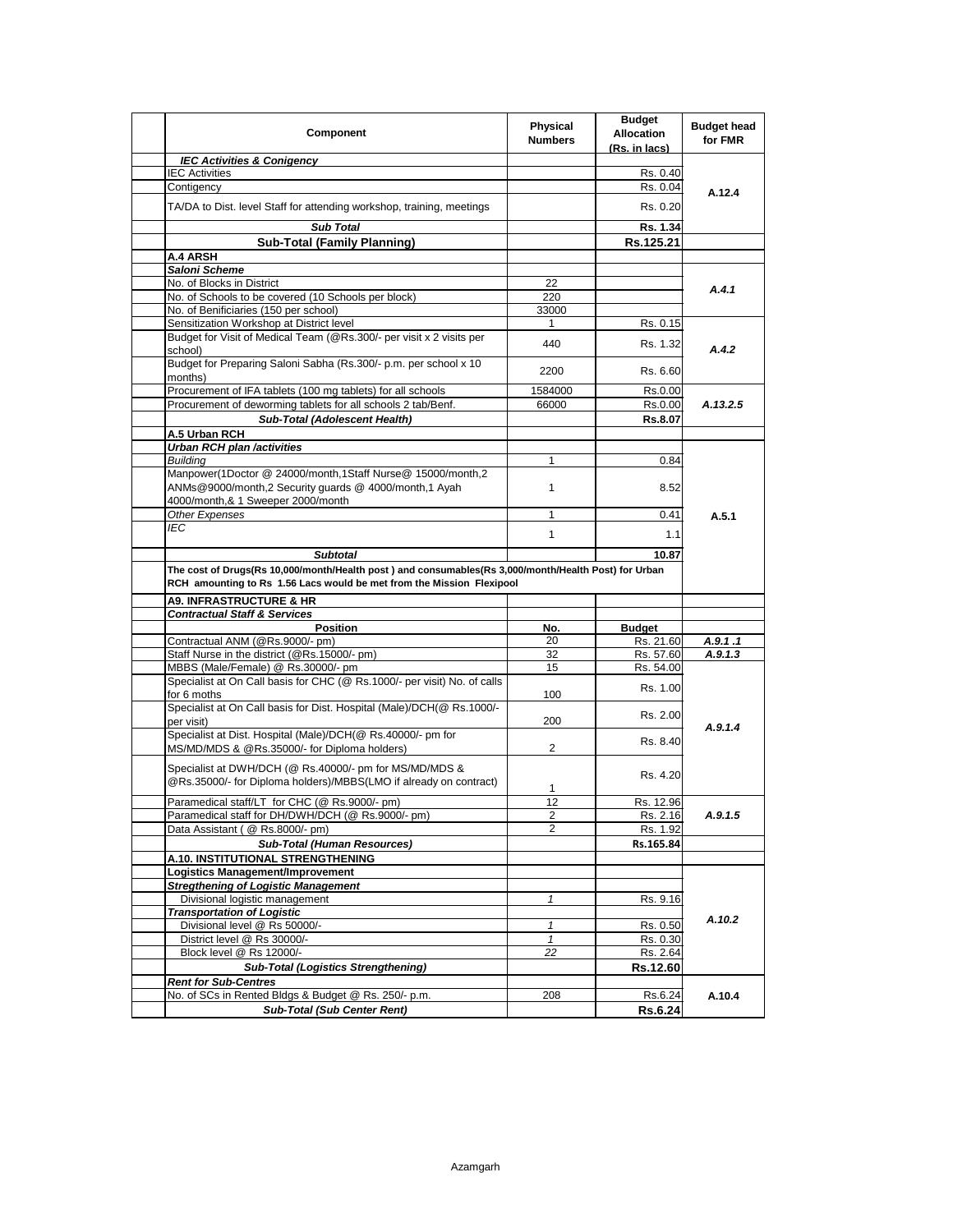| <b>Component</b>                                                               | Physical<br><b>Numbers</b> | <b>Budget</b><br><b>Allocation</b><br>(Rs. in lacs) | <b>Budget head</b><br>for FMR |
|--------------------------------------------------------------------------------|----------------------------|-----------------------------------------------------|-------------------------------|
| A.11 TRAINING                                                                  |                            |                                                     |                               |
| <b>Training- Skill Birth Attendant</b>                                         |                            |                                                     |                               |
| <b>Training at DWH/Combined Hosp</b>                                           |                            |                                                     |                               |
| Target at DWH                                                                  | 32                         |                                                     |                               |
| No. of Particpants per batch                                                   | 4                          |                                                     |                               |
| No. of Batches                                                                 | 8                          | Rs.8.83                                             |                               |
| New Site Stregthening at DWH                                                   | $\overline{\phantom{a}}$   |                                                     |                               |
| Existing site stregthening                                                     |                            | Rs.0.40                                             |                               |
|                                                                                |                            |                                                     |                               |
| Sub-Total (DWH-SBA)                                                            |                            | Rs.9.23                                             |                               |
| Training at FRU/24X7                                                           |                            |                                                     | A.11.3.1                      |
| Name of the selected Training Site FRU/24X7                                    | Lalganj                    |                                                     |                               |
| Target at FRU/24X7                                                             | 16                         |                                                     |                               |
| No. of Particpants per batch                                                   | 4                          |                                                     |                               |
|                                                                                |                            |                                                     |                               |
| No. of Batches                                                                 | 4                          | Rs.4.42                                             |                               |
| New Site Stregthening at FRU                                                   | $\blacksquare$             | Rs.0.15                                             |                               |
| Existing site stregthening                                                     |                            | Rs.0.40                                             |                               |
| Sub-Total (FRU-SBA)                                                            |                            | Rs.4.97                                             |                               |
| Sub-Total(SBA Training)                                                        |                            | Rs.14.20                                            |                               |
| <b>A.14 PROGRAM MANAGEMENT</b>                                                 |                            |                                                     |                               |
| Personal & Other Expense of Dist. PMU (Rs.94500/- pm)                          | 1                          | Rs.11.34                                            | A.14.2                        |
| Operational Cost (Rs. 60000/- pm)                                              |                            | Rs.7.20                                             | A.14.4                        |
|                                                                                |                            |                                                     |                               |
| Sub-Total (Program Management)                                                 |                            | Rs.18.54                                            |                               |
| <b>Total for RCH Flexipool (Part A)</b>                                        |                            | Rs.1,540.12                                         |                               |
|                                                                                |                            |                                                     |                               |
|                                                                                |                            |                                                     |                               |
|                                                                                |                            | <b>Budget</b>                                       |                               |
| Component                                                                      | <b>Physical</b>            | <b>Allocation</b>                                   | <b>Budget head</b>            |
|                                                                                | <b>Numbers</b>             | (Rs. in lacs)                                       | for FMR                       |
| <b>ASHA Scheme:-</b>                                                           |                            |                                                     | B.1                           |
| Periodic Training for ASHAs                                                    |                            |                                                     |                               |
| <b>ASHA Support System</b>                                                     |                            |                                                     | B.1.1                         |
| Replenishment of ASHA Kits & Budget (@ Rs. 500/- per kit*2 for 95%             |                            |                                                     |                               |
| ASHA)                                                                          | 2751                       | Rs.0.00                                             | <b>B.1.2</b>                  |
| Incentive to ASHAs (Average Rs.500/- p.m. for 85% ASHAs)                       | 2462                       | Rs.147.72                                           |                               |
| Award to ASHA (Rs.5000/- for 1 ASHA in each block)                             |                            |                                                     | B.1.3                         |
| Annual ASHA Sammelan (Rs.250/- per ASHA for 60% ASHAs)                         | 22                         | Rs.1.10                                             | B.1.1                         |
| Mobility to ASHAs (Rs.30/- per ASHA for 95% ASHAs)                             | 1738                       | Rs.4.35<br>Rs.9.90                                  |                               |
|                                                                                | 2751                       |                                                     |                               |
| Block level ASHA Payment Register (Rs.100/-per Register)                       | 22                         | Rs.0.02                                             | B.18.3.2                      |
| Printing of Voucher Booklet for ASHA (Rs.25/-per Booklet)                      | 2896                       | Rs.0.72                                             |                               |
| Budget ASHA Mentoring Group (Rs.10,000/- per District)                         | Quarterly                  | Rs.0.10                                             | <b>B.1.1</b>                  |
|                                                                                | Meeting                    |                                                     |                               |
|                                                                                |                            | Rs.163.91                                           |                               |
| Sub-Total (ASHA Scheme):-                                                      |                            |                                                     |                               |
| <b>Untied Grant to Facilities</b>                                              |                            |                                                     | <b>B.2</b>                    |
| No. of CHCs & Budget @ Rs.0.50 lacs per facility                               | 12                         | Rs.6.00                                             | B.2.1                         |
| No. of BPHCs & Budget @ Rs.0.50 lacs per facility                              | 14                         | Rs.7.00                                             | B.2.2                         |
| No. of APHCs & Budget @ Rs.0.25 lacs per facility                              | 79                         | Rs.19.75                                            | <b>B.2.2</b>                  |
| No. of Sub Centres & Budget @ Rs.0.10 lacs per facility                        | 493                        | Rs.49.30                                            | <b>B.2.3</b>                  |
| No.of VHSCs                                                                    | 1617                       | Rs.0.00                                             |                               |
|                                                                                |                            |                                                     | B.2.4                         |
| No.of Revenue Villages & Budget @Rs.0.10 lacs per R.Village                    | 3792                       | Rs.379.20                                           |                               |
| <b>Sub-Total (Untied Grants)</b>                                               |                            | Rs.461.25                                           |                               |
| <b>Annual Maintenance Grant to Facilities</b>                                  |                            |                                                     | <b>B.4</b>                    |
| No. of CHCs & Budget @ Rs.1.0 lacs per facility                                | 12                         | Rs.12.00                                            | B.4.1                         |
| No. of BPHCs & Budget @ Rs.1.0 lacs per facility                               | 14                         | Rs.14.00                                            | <b>B.4.2</b>                  |
| No. of APHCs & Budget @ Rs.0.50 lacs per facility                              | 49                         | Rs.24.50                                            |                               |
| No. of Sub Centres & Budget @ Rs.0.10 lacs per facility                        | 250                        | Rs.25.00                                            | <b>B.4.3</b>                  |
| Sub-Total (Annual Maintenance Grants)                                          |                            | Rs.75.50                                            |                               |
| <b>Funds to Rogi Kalyan Samitis</b>                                            |                            |                                                     | B.6                           |
| No. of District Hospitals & Funds @ Rs.5.0 lacs per facility                   | 2                          | Rs.10.00                                            | <b>B.6.1</b>                  |
| No. of CHCs & Funds @ Rs.1.0 lacs per facility                                 | 12                         | Rs.12.00                                            | <b>B.6.2</b>                  |
| No. of BPHCs & Funds @ Rs.1.0 lacs per facility                                | 14                         | Rs.14.00                                            | <b>B.6.3</b>                  |
| No. of APHCs & Funds @ Rs.1.00 lacs per facility                               | 79                         | Rs.79.00                                            | <b>B.6.4</b>                  |
| <b>Sub-Total (Funds for RKS)</b>                                               |                            | Rs.115.00                                           |                               |
|                                                                                |                            |                                                     |                               |
| <b>Operationalisation of District Drug Warehouses</b>                          |                            |                                                     | <b>B.21</b>                   |
| Contractual Staff (@Rs.2.94 lacs/yr)<br>Contingency Expenses (@Rs.2.0 lacs/yr) | 0<br>0                     | Rs.0.00<br>Rs.0.00                                  |                               |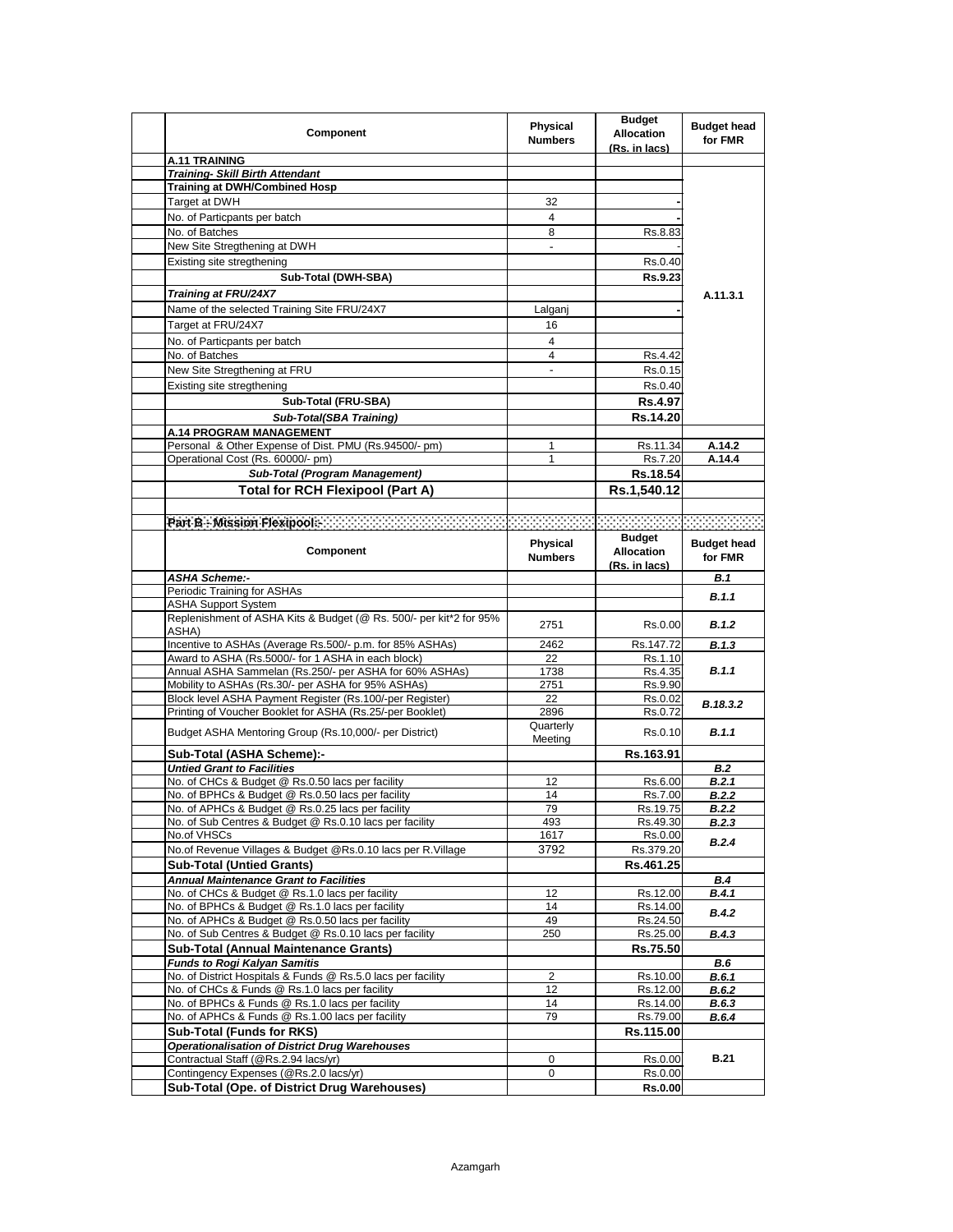| Component                                                                             | Physical<br><b>Numbers</b> | <b>Budget</b><br><b>Allocation</b><br>(Rs. in lacs) | <b>Budget head</b><br>for FMR |
|---------------------------------------------------------------------------------------|----------------------------|-----------------------------------------------------|-------------------------------|
| <b>Mobility Support to DWH &amp; District Combined Hospital</b>                       |                            |                                                     | B.27.8                        |
| Mobility Support to DWH/DCH @Rs.18000/- Per month.                                    | 1                          | Rs.2.16                                             |                               |
| Sub-Total (Funds for Mobility Support to DWH & DCH)                                   |                            | Rs.2.16                                             |                               |
| Mobility Support for Monitoring & Supervision.                                        |                            |                                                     |                               |
| Mobility Support to District Community Mobilizer (@Rs.800/-per day X<br>8 days/month) | 1                          | Rs.0.77                                             |                               |
| Mobility Support to District Account Manager (@Rs.800/-per day X 6<br>days/month)     | 1                          | Rs.0.58                                             | B.18.3.2                      |
| Mobility Support to District Programme Manager (@Rs.800/-per day X)<br>8 days/month)  |                            | Rs.0.00                                             |                               |
| Sub-Total(Mobility Support for Monit. & Supervision)                                  |                            | <b>Rs.1.34</b>                                      |                               |
| <b>Supervision of ANM/ASHAs</b>                                                       |                            |                                                     |                               |
| Vehicle for Mobility @Rs.18000/-month/block                                           | 22                         | Rs.47.52                                            | B.18.3.2                      |
| Sub-Total (Supervision of ANM/ASHAs)                                                  |                            | Rs.47.52                                            |                               |
| <b>Vehicle Support for Specialist</b>                                                 |                            |                                                     |                               |
| One Vehicle for 5 block level facility (@Rs.18000/-month)                             | 4                          | Rs.8.64                                             | <b>B.27.8</b>                 |
| <b>Sub-Total (Vehicle Support for Specialist)</b>                                     |                            | <b>Rs.8.64</b>                                      |                               |
| <b>Diesel for Generator for District Hospitals</b>                                    |                            |                                                     |                               |
| Diesel Support for generator (@Rs.1 lac per month)                                    | 2                          | Rs.24.00                                            | <b>B.28</b>                   |
| Sub-Total (Diesel Support for District Hospital)                                      |                            | Rs.24.00                                            |                               |
| Diesel Support for Generator in Fully Functional CHC.                                 |                            |                                                     |                               |
| Diesel Support for Fully functional CHC (@Rs.35000/-per month)                        | 12                         | Rs.50.40                                            | <b>B.28</b>                   |
| Diesel Support for CHC functional in BPHC building (@Rs.13500/-per<br>month)          | 14                         | Rs.22.68                                            |                               |
| Sub-Total (Diesel Support for fully functional CHCs)                                  |                            | Rs.73.08                                            |                               |
| Saas Bahu Sammelans (1 each at District)                                              |                            |                                                     |                               |
| No. of Sammellans & Budget (@Rs. 1.50 lac. Per District)                              | 1                          | Rs.1.50                                             | B.7.1                         |
| Sub-Total (Saas Bahu Sammelan)                                                        |                            | Rs.1.50                                             |                               |
| Tehsil level Pradhan Sammelan                                                         |                            |                                                     | B.8.2                         |
| No. of Sammelans & Budget (@Rs.40,000 per Sammelan)                                   | 7                          | Rs.2.80                                             |                               |
| Sub-Total (Tehsil level Pradhan Sammelan)                                             |                            | <b>Rs.2.80</b>                                      |                               |
| <b>Organization of Swasthya Mela</b>                                                  |                            |                                                     |                               |
| Organization of S.Mela @Rs.20000/- Mela/Month at each block.                          | 22                         | Rs.52.80                                            | <b>B.10.1</b>                 |
| Sub-Total (Swasthya Mela)                                                             |                            | Rs.52.80                                            |                               |
| <b>Concurrent Audit</b>                                                               |                            |                                                     | <b>B.27.5</b>                 |
| Budget @ Rs. 4000/- per month for 12 months                                           | 1                          | Rs.0.48                                             |                               |
| <b>Sub-Total (Concurrent Audit)</b>                                                   |                            | <b>Rs.0.48</b>                                      |                               |
| <b>Health Management Information System (HMIS):-</b>                                  |                            |                                                     |                               |
| Hiring of Vehicle for District HMIS Nodal Officer (@Rs.800/- Visit)                   | 7                          | Rs.0.67                                             |                               |
| Mobility Support for Block HMIS Nodal Officer (@Rs.600/-month)                        | 22                         | Rs.1.58                                             | B.21                          |
| Internet Connectivity @Rs.400/- per month/computer                                    | 24                         | Rs.1.15                                             |                               |
| Consumables & Stationary for Computer, printer (Rs.400/-per                           | 24                         | Rs.1.15                                             |                               |
| month/facility)                                                                       |                            |                                                     |                               |
| Sub-Total (HMIS)                                                                      |                            | <b>Rs.4.56</b>                                      |                               |
| <b>Programme Management:-</b>                                                         |                            |                                                     |                               |
| <b>Expenses at Additional Director level:-</b>                                        |                            |                                                     |                               |
| Mobility @Rs.2500/-per District per Month.                                            | 3                          | Rs.0.90                                             | <b>B.27.6</b>                 |
| Contingency Expenses @Rs.5000/- month.                                                | $\mathbf{1}$               | Rs.0.60                                             |                               |
| Sub-Total (Exp.at Addl.Director level)-                                               |                            | Rs.1.50                                             |                               |
| <b>Operational Cost for Block Project Management Unit</b>                             |                            |                                                     |                               |
| Honoraria to Block Data Assistant @Rs.8000/-Per Month                                 | 22                         | Rs.21.12                                            | B.27.1                        |
| Communication support to Block Program Manager @Rs.500/-P.M.                          | 22                         | Rs.1.32                                             |                               |
| Sub-Total (Operational Cost for BPMU)                                                 |                            | Rs.22.44                                            |                               |
| <b>Provision of Contractual Staff (AYUSH)</b>                                         |                            |                                                     |                               |
| <b>Position</b>                                                                       | No.                        | <b>Budget</b>                                       |                               |
| ISM Lady Doctors (@ Rs.24,000/- per month)                                            | 17                         | Rs.142.08                                           | B.14.4                        |
| AYUSH Doctors (@ Rs.24,000/- per month)<br>AYUSH Pharmacists (@ Rs.9,000/- per month) | 54<br>16                   |                                                     |                               |
| Sub-Total (Contractual Staff - AYUSH)                                                 |                            | Rs.17.28<br>Rs. 159.36                              | B.14.1                        |
| Integrated Skill Refresher Training for ANM & LHV.                                    |                            |                                                     |                               |
|                                                                                       | 128                        |                                                     |                               |
| Total Work load for the year                                                          |                            |                                                     | B.16.3.1                      |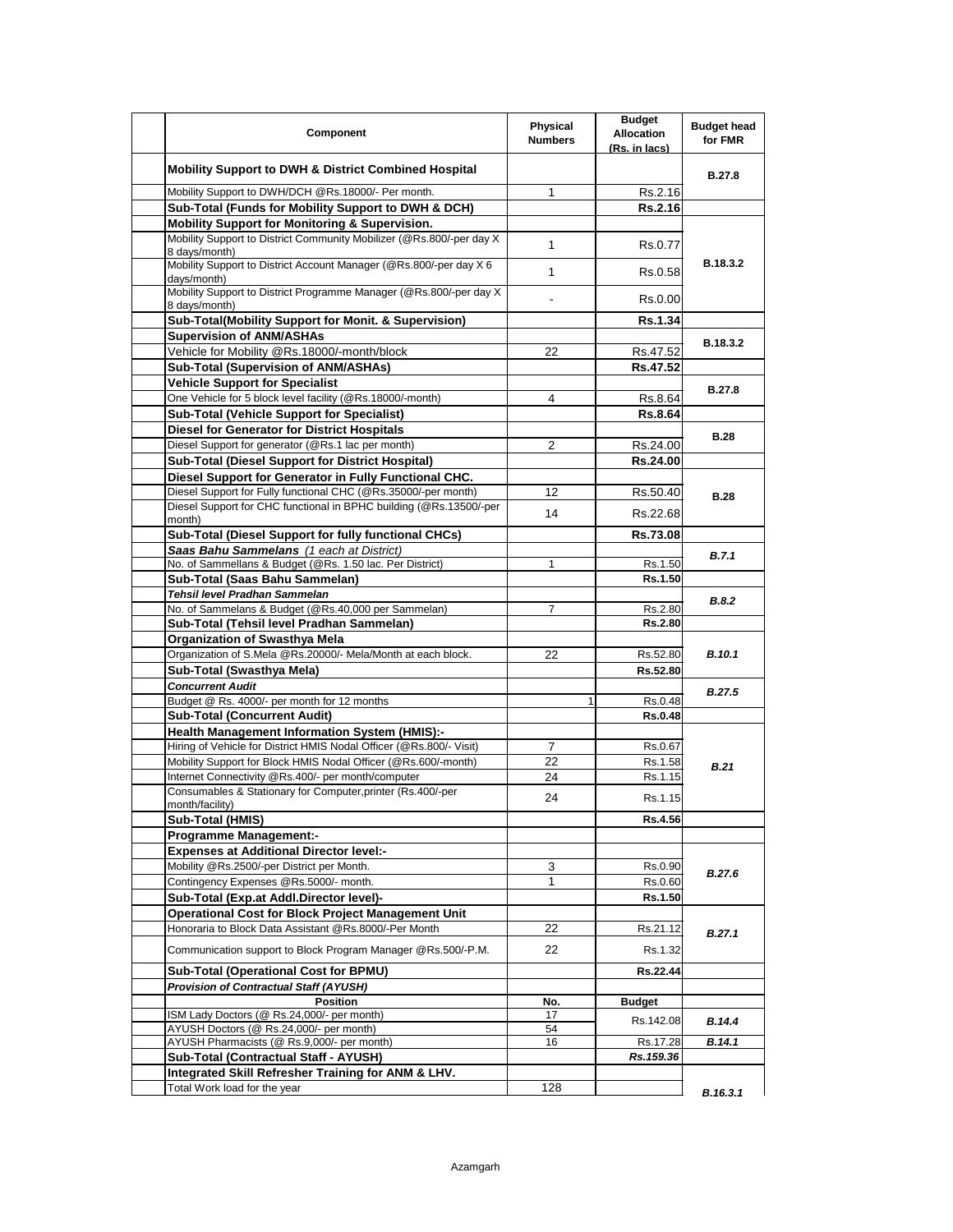|     | Component                                                                                                                                                                                                                                                                           | Physical<br><b>Numbers</b>     | <b>Budget</b><br><b>Allocation</b><br>(Rs. in lacs) | <b>Budget head</b><br>for FMR |
|-----|-------------------------------------------------------------------------------------------------------------------------------------------------------------------------------------------------------------------------------------------------------------------------------------|--------------------------------|-----------------------------------------------------|-------------------------------|
|     | Total no. of Proposed Batches & Budget @Rs.165950/- per batch.                                                                                                                                                                                                                      | 8                              | Rs. 13.28                                           |                               |
|     | Sub-Total (Integrated skill training for ANM/LHV)                                                                                                                                                                                                                                   |                                | Rs.13.28                                            |                               |
|     | Infrastructure & Manpower for UIP                                                                                                                                                                                                                                                   |                                |                                                     |                               |
|     | Mobile Workshop at Regional Depot @Rs.4 Lac.                                                                                                                                                                                                                                        | 0                              | Rs.0.00                                             |                               |
|     | Renovation & Electrification of WIC/WIF                                                                                                                                                                                                                                             | 1                              | Rs.0.70                                             |                               |
|     | Expansion of Cold Chain Store at Regional/Divisional Depo                                                                                                                                                                                                                           | 1                              | Rs.0.50                                             | B.26.5                        |
|     | Expansion of Cold Chain Workshop @Rs.50000/-year/District.                                                                                                                                                                                                                          | 1                              | Rs.0.50                                             |                               |
|     | Mobility Support to Block (1 Vehicle @Rs.800/-per block for 6 days in<br>a month for 12 months)                                                                                                                                                                                     | 22                             | Rs. 12.67                                           |                               |
|     | IVRS System for Tracking of Beneficiaries.                                                                                                                                                                                                                                          |                                | Rs.0.00                                             | B.18.3.2                      |
|     | Sub - Total (Infrasturcture & Manpower for UIP)                                                                                                                                                                                                                                     |                                | Rs.14.37                                            |                               |
|     |                                                                                                                                                                                                                                                                                     |                                |                                                     |                               |
|     |                                                                                                                                                                                                                                                                                     |                                | Rs.1,245.50                                         |                               |
|     |                                                                                                                                                                                                                                                                                     |                                |                                                     |                               |
| SI. | Component                                                                                                                                                                                                                                                                           | Physical<br><b>Numbers</b>     | <b>Budget</b><br><b>Allocation</b><br>(Rs. in lacs) |                               |
|     |                                                                                                                                                                                                                                                                                     |                                |                                                     |                               |
|     | Total Number of Immunization Sessions to be organized in the District                                                                                                                                                                                                               | 34992<br>Sessions/Year         |                                                     |                               |
|     | Mobility support for supervision: Supervisory visits by district level<br>officers for monitoring and supervision of RI @ Rs 50000 /District for<br>district level officers (this includes POL and maintenance) per year                                                            | 1                              | Rs.0.50                                             |                               |
|     | Alternate Vaccine delivery @ Rs 50/- sessionx 3 months(April-June10)<br>+2 Vehicles /Blocks for 8 days /month for 9 months (July10-March 11)                                                                                                                                        | 34992<br>Sessions/Year         | Rs.17.50                                            |                               |
|     | Focus on Urban slum & underserved areasHiring an ANM @<br>Rs.300/session for four sessions/month/slum of 10000 population and<br>Rs.200/- per month as contingency per slum of i.e. total expense of<br>Rs. 1400/- per month per slum of 10000 population                           | 0                              | Rs.0.00                                             |                               |
|     | Mobilization of children by ASHA /RI Mobilizer @ Rs 150/- per session                                                                                                                                                                                                               | 34992<br>Sessions/Year         | Rs.52.49                                            |                               |
|     | Support for Computer Assistant for RI reporting (with annual increment<br>of 10% wef from 2010-11Districts @ Rs 8000- 10,000 p.m                                                                                                                                                    | $\mathbf{1}$                   | Rs.1.06                                             |                               |
|     | Printing and dissemination of tally sheets, monitoring forms, etc. @<br>Rs 1 /beneficiary                                                                                                                                                                                           | 156543<br>Benefiaceries        | Rs.1.57                                             |                               |
|     | Quarterly Review & feedback meeting exclusive for RI at district level<br>with one Block MOIC, ICDS CDPO and other stakeholders<br>stakeholders @ Rs 100/- per participant for meeting expenses (lunch,<br>organizational expenses)                                                 | 66                             | Rs.0.26                                             |                               |
|     | Quarterly Review Meetings at Block level Quarterly Review &<br>feedback meeting for exclusive for RI at Block level @Rs 50/-ppas<br>honorarium for ASHA (travel) and Rs 25 /-person at the disposal of<br>MOIC for meeting expenses (refreshments, stationary and Misc<br>expences) | 3516                           | Rs.4.65                                             |                               |
|     | District level orientation training for 2 days of ANM, Multipurpose Health<br>worker @ Rs67300/batch with 20 participants in each batch                                                                                                                                             | 16 Batch                       | Rs.10.77                                            |                               |
|     | One day cold chain handelers training for block level cold chain<br>handlers @ Rs. 26,000 per batch and Rs. 3000 for obsever nominated<br>by State level                                                                                                                            | 1Batch                         | Rs.0.29                                             |                               |
|     | One day Training of block level data handlers by DIO and District Cold<br>chain Officer to train about the reporting formats of Immunization and<br>NRHM Rs 300/Participant/Block                                                                                                   | 22                             | Rs.0.07                                             |                               |
|     | Microplanning at SC levelRs 100/- per subcentre (meeting at block<br>level, logistic)                                                                                                                                                                                               | 493                            | Rs.0.49                                             |                               |
|     | Microplanning at Block & District levelFor consolidation of microplan<br>at PHC/CHC level @ Rs 1000/- block & at district level @ Rs 2000/-<br>per district                                                                                                                         | 1District & 22<br><b>Block</b> | Rs.0.24                                             |                               |
|     | Consumables for computer including provision for internet access for<br>RIMSRs 400/- Month / Districts                                                                                                                                                                              | 1                              | Rs.0.05                                             |                               |
|     | Red/Black Plastic bags etc, 2 bags per session @ Rs. 2/Bag                                                                                                                                                                                                                          | 34992<br>Sessions/Year         | Rs.1.66                                             |                               |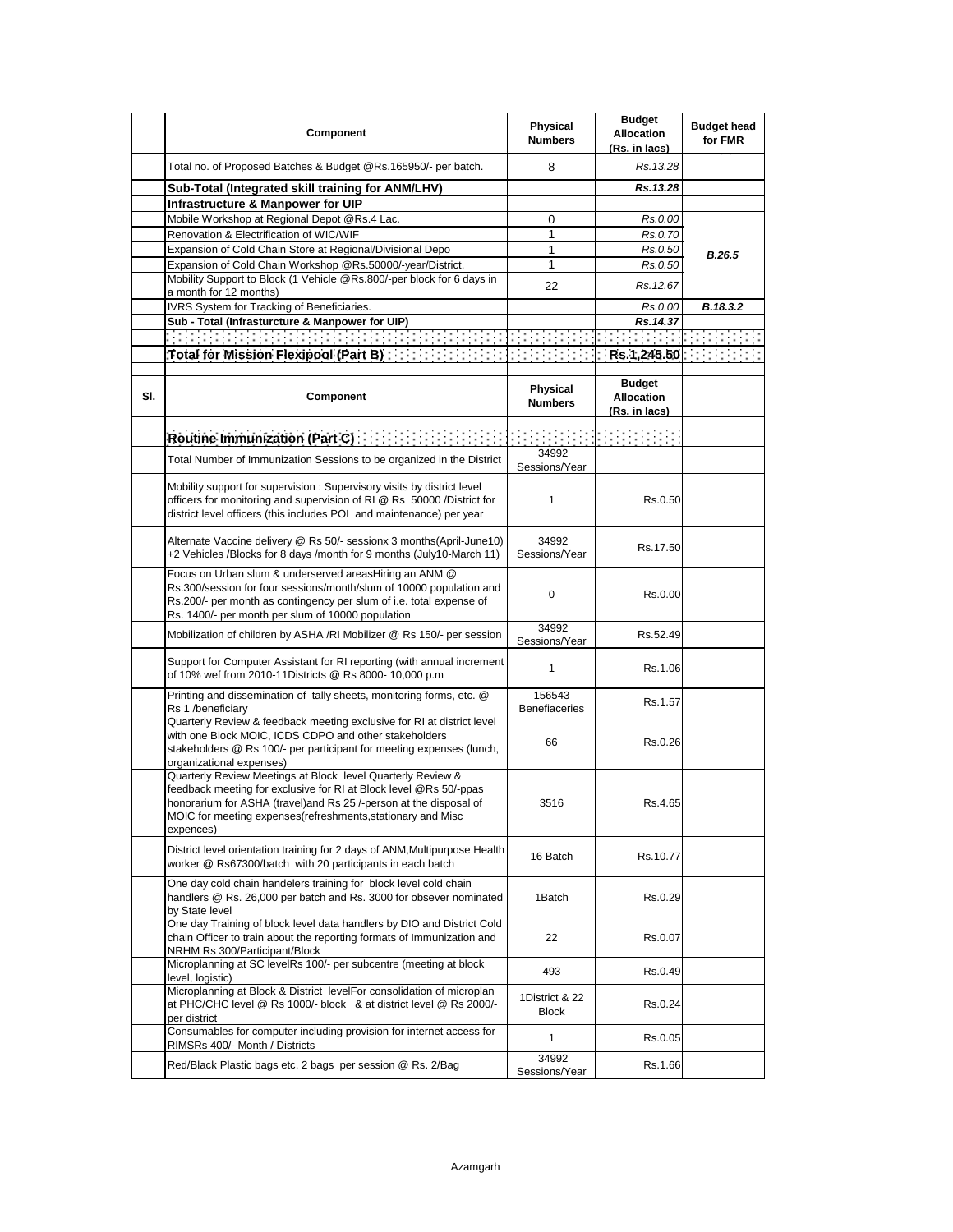|         | Component                                                                                                                                                           | Physical<br><b>Numbers</b>        | <b>Budget</b><br><b>Allocation</b><br>(Rs. in lacs) | <b>Budget head</b><br>for FMR |
|---------|---------------------------------------------------------------------------------------------------------------------------------------------------------------------|-----------------------------------|-----------------------------------------------------|-------------------------------|
|         | Purchase of Bleach/Hypochlorite solution for cold chain points                                                                                                      | 22 Vaccine<br>storage points      | Rs.0.11                                             |                               |
|         | Purchase of Twin bucket Rs 400 per PHC/CHC per year                                                                                                                 | 22 Vaccine<br>storage points      | Rs.0.09                                             |                               |
|         | Funds for purchase of small polythene zipper bags to keep vaccines in<br>the vaccine carriers Rs. 0.5/polythene bag X total number of<br>sessions/year +10% wastage | 29400<br>Sessions/Year            | Rs.0.21                                             |                               |
|         | Funds for preparing disposal pit for disposal of sharp immunization<br>waste. Rs. 3500/pit with 50% pits                                                            | 11 Pits                           | Rs.0.39                                             |                               |
|         | <b>RI</b> subtotal                                                                                                                                                  |                                   | Rs.92.40                                            |                               |
|         | <b>Cold Chain maintenance</b>                                                                                                                                       |                                   |                                                     |                               |
|         | Cold chain maintenance@Rs 500/Block & Rs 10,000/District/Year                                                                                                       | 1District & 22<br><b>Block</b>    | Rs.0.26                                             |                               |
|         | POL for vaccine delivery from State to District and from district to<br>PHC/CHCs @ Rs. 100000/- district/Year)                                                      | 1District                         | Rs.1.00                                             |                               |
|         | <b>Subtotal Cold Chain</b>                                                                                                                                          |                                   | <b>Rs.1.26</b>                                      |                               |
|         | <b>Budget to be released to Division</b>                                                                                                                            |                                   |                                                     |                               |
|         | Three day training of Medical Officers on RI using revised MO training<br>module- training of Mo will be conducted at Gorakhpur RFPTC                               | 0 Batches                         | Rs.0.00                                             |                               |
|         | TOT batch for cold chain handlers training                                                                                                                          | 0                                 | Rs.0.00                                             |                               |
|         | Operational expenses at Divisional level                                                                                                                            | 1 unit                            | Rs.0.25                                             |                               |
|         | <b>Subtotal to Division</b>                                                                                                                                         |                                   | Rs.0.25                                             |                               |
|         |                                                                                                                                                                     |                                   | Rs.93.91                                            |                               |
|         |                                                                                                                                                                     |                                   |                                                     |                               |
|         | Part De National Program (1998) and the contract of the Council of the Council of the Council of the Council o                                                      |                                   |                                                     |                               |
|         | 1. NPCB                                                                                                                                                             |                                   |                                                     |                               |
|         |                                                                                                                                                                     | Physical                          | <b>Budget</b>                                       |                               |
| SI.     | Component                                                                                                                                                           | <b>Numbers</b>                    | <b>Allocation</b>                                   | <b>Budget Head</b>            |
|         |                                                                                                                                                                     |                                   | (Rs. in lacs)                                       | for FMR                       |
| 1.1     | Govt Sector 30% of Tot. Trgt @531/cat.oprt.(IOL)                                                                                                                    | 4948                              | 2627388                                             |                               |
| 1.2     | NGO Sector 20% of Tot Trgt @ 656/Cat. Oprt.(IOL)                                                                                                                    | 3299                              | 2164144                                             |                               |
| 1.3     | Pvt. Sector 50% of Tot trgt.                                                                                                                                        | 8246                              | $\Omega$                                            |                               |
|         |                                                                                                                                                                     |                                   |                                                     |                               |
|         |                                                                                                                                                                     | 16493                             | 4791532                                             |                               |
|         | <b>Sub Total</b>                                                                                                                                                    |                                   | $\Omega$                                            |                               |
| 2       | SES (Free Spec. to Children) @ of 100/-Spec                                                                                                                         | 1665                              |                                                     |                               |
| 3       | Vision Centre @ 50,000/Centre Equipment                                                                                                                             | 1 Govt/NGO                        | 50000                                               |                               |
| 4       | Operations other than Cataract                                                                                                                                      | 272                               | 272000                                              |                               |
| 5       | Eye Collection @ 500/Cornea.                                                                                                                                        | 0                                 | $\Omega$                                            |                               |
|         | Total allocated for the District in Rs.                                                                                                                             | 18430                             | 5113532                                             |                               |
|         | 2. RNTCP(GFATM)                                                                                                                                                     |                                   |                                                     |                               |
|         |                                                                                                                                                                     | <b>Physical</b>                   | <b>Budget</b>                                       | <b>Budget Head</b>            |
| SI.     | Component                                                                                                                                                           | <b>Numbers</b>                    | <b>Allocation</b>                                   | for FMR                       |
| 1       | <b>CIVIL WORKS</b>                                                                                                                                                  |                                   | (Rs. in lacs)                                       |                               |
| 2       | <b>LABORATORY MATERIALS</b>                                                                                                                                         |                                   | 63200<br>564970                                     |                               |
| 3       | <b>HONERARIUM</b>                                                                                                                                                   |                                   | 645488                                              |                               |
| 4       | <b>IEC/PUBLICITY</b>                                                                                                                                                |                                   | 352000                                              |                               |
| 5       | <b>EQUIPMENT MAINTENANCE</b>                                                                                                                                        |                                   | 142800                                              |                               |
| 6       | <b>TRAINING</b>                                                                                                                                                     |                                   | 312375                                              |                               |
| 7       | POL & VEHICLE MAINTENANCE                                                                                                                                           |                                   | 280000                                              |                               |
| 8       | <b>VEHICLE HIRING CHARGES</b>                                                                                                                                       |                                   | 346000                                              |                               |
| 9<br>10 | NGO/PP SUPPORT<br>MISCELLANEOUS EXPENSES                                                                                                                            |                                   | 563400<br>490000                                    |                               |
| 11      | <b>CONTRACTUAL SERVICES</b>                                                                                                                                         |                                   | 2838000                                             |                               |
| 12      | <b>PRINTING</b>                                                                                                                                                     |                                   | 315000                                              |                               |
| 13      | <b>RESEARCH &amp; STUDIES</b>                                                                                                                                       |                                   |                                                     |                               |
| 14      | <b>MEDICAL COLLEGES</b>                                                                                                                                             |                                   |                                                     |                               |
| 15      | PROCUREMENT OF VEHICLES                                                                                                                                             |                                   | 0                                                   |                               |
| 16      | PROCUREMENT OF EQUIPMENT                                                                                                                                            |                                   |                                                     |                               |
|         | Sub-TOTAL                                                                                                                                                           |                                   | 6913233                                             |                               |
|         | <b>Grand Total</b>                                                                                                                                                  |                                   | 6913233                                             |                               |
| 3. NLEP |                                                                                                                                                                     |                                   |                                                     |                               |
|         | <b>Activities</b>                                                                                                                                                   | <b>Physical</b><br><b>Targets</b> | Financial                                           |                               |
| 1       | <b>Contractual Services- Driver</b>                                                                                                                                 |                                   | <b>Allocation</b>                                   |                               |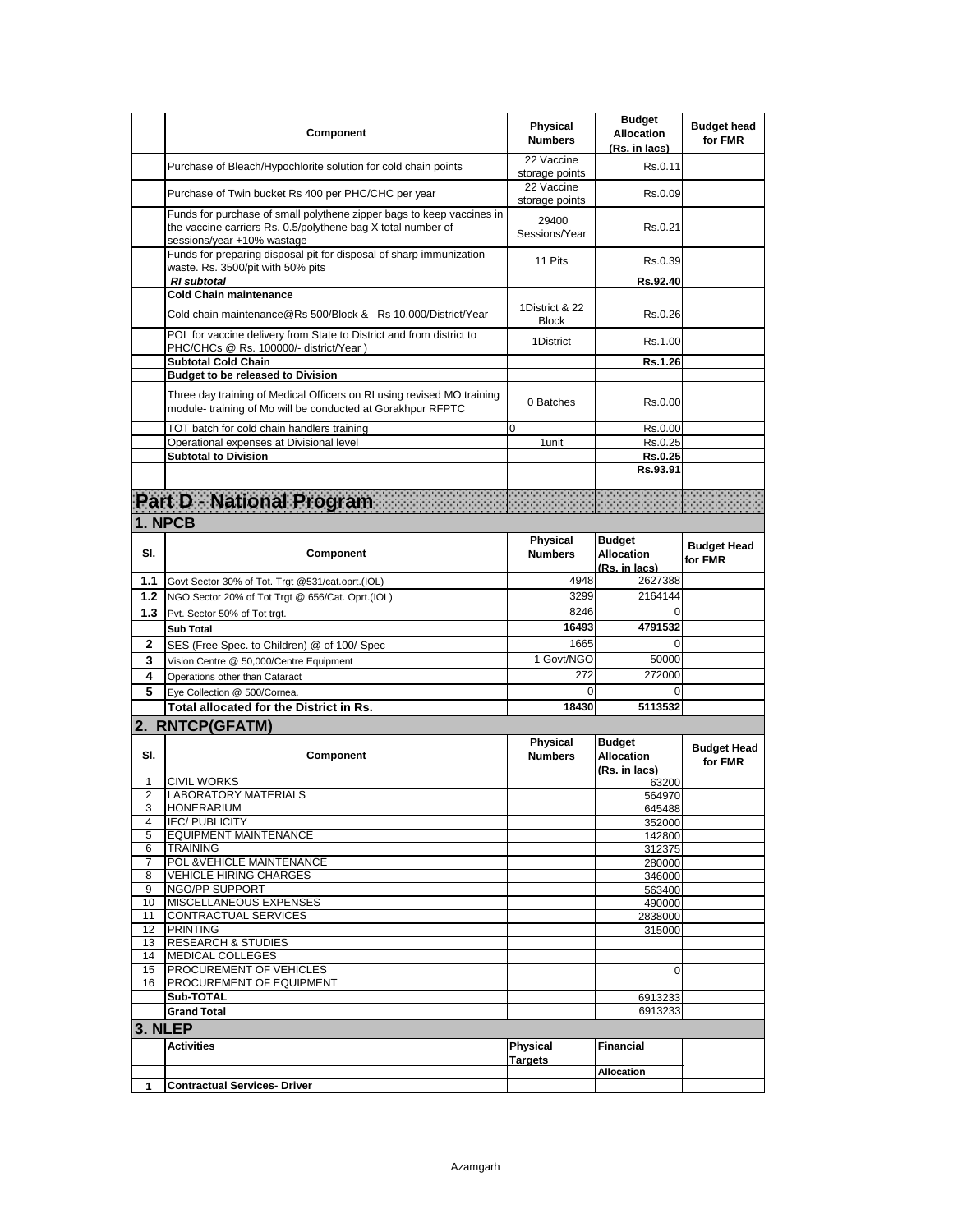|             | Component                                                                                         | Physical<br><b>Numbers</b> | <b>Budget</b><br><b>Allocation</b><br>(Rs. in lacs) | <b>Budget head</b><br>for FMR |
|-------------|---------------------------------------------------------------------------------------------------|----------------------------|-----------------------------------------------------|-------------------------------|
|             | Remuneration @ Rs. 7,000/= P.M.                                                                   | 2                          | 168000                                              |                               |
|             | Sub total                                                                                         |                            | 168000                                              |                               |
| $\mathbf 2$ | <b>Office Maintenance</b><br>Telephone/Fax/Internet @ Rs. 15,000/= P.A.                           |                            | 15000                                               |                               |
|             | Office Operation & Maintenance @ Rs. 18,000/= P.A.                                                |                            | 18000                                               |                               |
|             | Consum-ables Stationery @ Rs. 24,000 P.A.                                                         |                            | 24000                                               |                               |
|             | Maintenance of Office Equipment & Furniture etc.                                                  |                            | 15000                                               |                               |
|             | Sub total                                                                                         |                            | 72000                                               |                               |
| 3           | <b>Mobility-</b><br>Vehicle operation / hiring of 1 Vehicle @ Rs 75000 P.A.                       |                            | 75000                                               |                               |
|             | Sub total                                                                                         |                            | 75000                                               |                               |
| 4           | <b>Training</b>                                                                                   |                            |                                                     |                               |
|             | 4 Days' Training of newly recruited Medical Officers @ Rs 28,000 per<br>batch of 30 trainees      | 14                         | 13067                                               |                               |
|             | 3 Days' Training of newly recruited Health Workers @ Rs 24,000 per<br>batch of 30 trainees        | 15                         | 12000                                               |                               |
|             | 2 Days' Refresher Training of Medical Officers @ Rs 16,000 per batch<br>of 30 trainees            | 30                         |                                                     |                               |
|             | 2 Days' Refresher Training of Health Workers @ Rs 16,000 per batch<br>of 30 trainees              | 120                        | 80000                                               |                               |
|             | Sub total                                                                                         |                            | 105067                                              |                               |
| 5           | Procurement<br>Supportive medicines and other items for patients @ Rs39 per patient               |                            | 23400                                               |                               |
|             | under treatment<br>Splints, Crutches, Items for Deformity Patients Rs. 15/= per patient           |                            | 9000                                                |                               |
|             | under treatment<br>Patient Welfare Rs. 26/= per patient under treatment                           |                            | 15500                                               |                               |
|             | Printing of forms @ Rs. 39/= per patient under treatment                                          |                            | 23400                                               |                               |
|             | Sub total                                                                                         |                            | 71300                                               |                               |
| 6           | <b>IEC Activities</b>                                                                             |                            |                                                     |                               |
|             | Rallies @ Rs. 5,000/= each                                                                        | $\overline{2}$             | 10000                                               |                               |
|             | School Quiz @ Rs. 1000/= each<br>IPC workshops of ASHA @ Rs. 5000/= each                          | 10<br>$\overline{2}$       | 10000                                               |                               |
|             | Health Mela in local festivals, Melas etc. @ Rs. 5,000/= each                                     |                            | 10000<br>5000                                       |                               |
|             | Sub total                                                                                         |                            | 35000                                               |                               |
| 7           | <b>Urban Leprosy Project</b>                                                                      |                            |                                                     |                               |
|             | <b>Supportive Medicines</b>                                                                       |                            | 9000                                                |                               |
|             | Monitoring & Supervision<br>MDT delivery & follow-up services                                     |                            | 6000                                                |                               |
|             | Sub total                                                                                         |                            | 11300<br>26300                                      |                               |
| 8           | <b>Incentive to Ashas</b>                                                                         |                            | 52900                                               |                               |
| 9           | <b>Review Meetings</b>                                                                            |                            | 18000                                               |                               |
| 10          | <b>Disability Prevention &amp; Medical Rehabilitation</b>                                         |                            |                                                     |                               |
|             | Screening Camp for selection of RCS patients                                                      |                            | 10000                                               |                               |
|             | Screening Camp - miscellaneous expenses<br>Screening Camp- Self Care Kits & patient Welfare items |                            | 10000<br>10000                                      |                               |
|             | Sub total                                                                                         |                            | 30000                                               |                               |
| 11          | <b>Cash Assistance</b>                                                                            |                            |                                                     |                               |
|             | Cash assistance- POL for Vehicle                                                                  |                            | 20000                                               |                               |
|             | Cash assistance- TA DA for Leprosy Staff                                                          |                            | 80000                                               |                               |
|             | Sub total<br><b>Grand Total</b>                                                                   |                            | 100000                                              |                               |
|             | <b>4. NVBDCP</b>                                                                                  |                            | 753567                                              |                               |
| Sl.         | <b>Activity Proposed</b>                                                                          | Physical                   | <b>Budget</b>                                       | <b>Budget head</b>            |
| No.         |                                                                                                   | <b>Numbers</b>             | <b>Allocation</b> (Rs.<br>In lacs)                  | for FMR                       |
| 1           | DBS (Domestic Budgetary Support)                                                                  |                            |                                                     |                               |
| 1.1         | Malaria                                                                                           |                            |                                                     |                               |
|             | Incentive to ASHA                                                                                 |                            |                                                     |                               |
|             |                                                                                                   |                            |                                                     |                               |
|             | Training                                                                                          |                            |                                                     |                               |
|             | Monitoring & Supervision                                                                          |                            | 45000                                               |                               |
|             | BCC/IEC Anti Malaria Month                                                                        |                            | 20000                                               |                               |
| 1.2         | Malaria: Total<br>Elimination of Lymphatic Filarisis                                              |                            | 65000                                               |                               |
|             |                                                                                                   |                            |                                                     |                               |
|             | Training of MO's                                                                                  |                            | 58555                                               |                               |
|             | Training of Paramedical / Supervisor                                                              |                            | 175665                                              |                               |